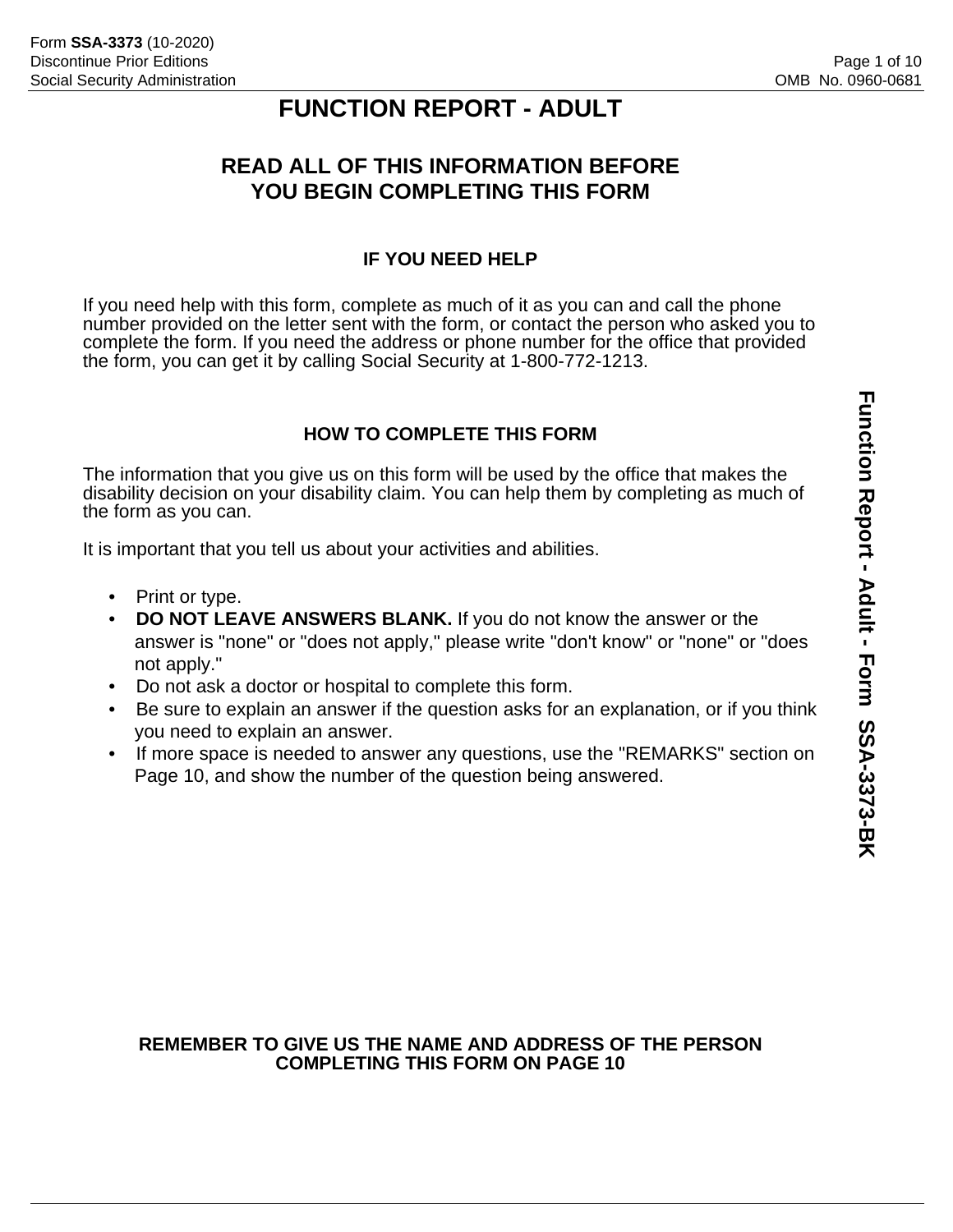#### **Privacy Act Statements Collection and Use of Personal Information**

Sections 205(a), 223(d), and 1631 of the Social Security Act, as amended, allow us to collect this information. Furnishing us this information is voluntary. However, failing to provide all or part of the information may prevent an accurate and timely decision on any claim filed.

We will use the information you provide to make a determination of eligibility for benefits. We may also share your information for the following purposes, called routine uses:

- To contractors and other Federal agencies, as necessary, for the purpose of assisting the Social Security Administration (SSA) in the efficient administration of its programs; and
- To applicants, claimants, prospective applicants or claimants, other than the data subject, their authorized representatives or representative payees to the extent necessary to pursue Social Security claims and to representative payees when the information pertains to individuals for whom they serve as representative payees, for the purpose of assisting SSA in administering its representative payment responsibilities under the Act and assisting the representative payees in performing their duties as payees, including receiving and accounting for benefits for individuals for whom they serve as payees.

In addition, we may share this information in accordance with the Privacy Act and other Federal laws. For example, where authorized, we may use and disclose this information in computer matching programs, in which our records are compared with other records to establish or verify a person's eligibility for Federal benefit programs and for repayment of incorrect or delinquent debts under these programs.

A list of additional routine uses is available in our Privacy Act System of Records Notices (SORN) 60-0089, entitled Claims Folders System, as published in the Federal Register (FR) on April 1, 2003, at FR 15784, and 60-0320, entitled Electronic Disability Claim File, as published in the FR on December 22, 2003, at 68 FR 71210. Additional information, and a full listing of all our SORNs, is available on our website at [https://ssa.gov/privacy.](https://ssa.gov/privacy)

**Paperwork Reduction Act Statement** - This information collection meets the requirements of 44 U.S.C. § 3507, as amended by section 2 of the Paperwork Reduction Act of 1995. You do not need to answer these questions unless we display a valid Office of Management and Budget control number. We estimate that it will take about 61 minutes to read the instructions, gather the facts, and answer the questions. **SEND OR BRING THE COMPLETED FORM TO YOUR LOCAL SOCIAL SECURITY OFFICE. You can find your local Social Security office through SSA's website at** [www.socialsecurity.gov](http://}{\rtlch\fcs1 \af44 \ltrch\fcs0 \b\f44\cf1\insrsid4656972\charrsid12216514 www.socialsecurity.gov}{\rtlch\fcs1 \af44 \ltrch\fcs0 \b\f44\cf1\insrsid4656972 )**. Offices are also listed under U. S. Government agencies in your telephone directory or you may call Social Security at 1-800-772-1213 (TTY 1-800-325-0778).** *You may send comments regarding this burden estimate or any other aspect of this collection, including suggestions for reducing this burden to*: *SSA, 6401 Security Blvd, Baltimore, MD 21235-6401. Send only comments relating to our time estimate to this address, not the completed form.* 

**PLEASE REMOVE THIS SHEET BEFORE RETURNING THE COMPLETED FORM.**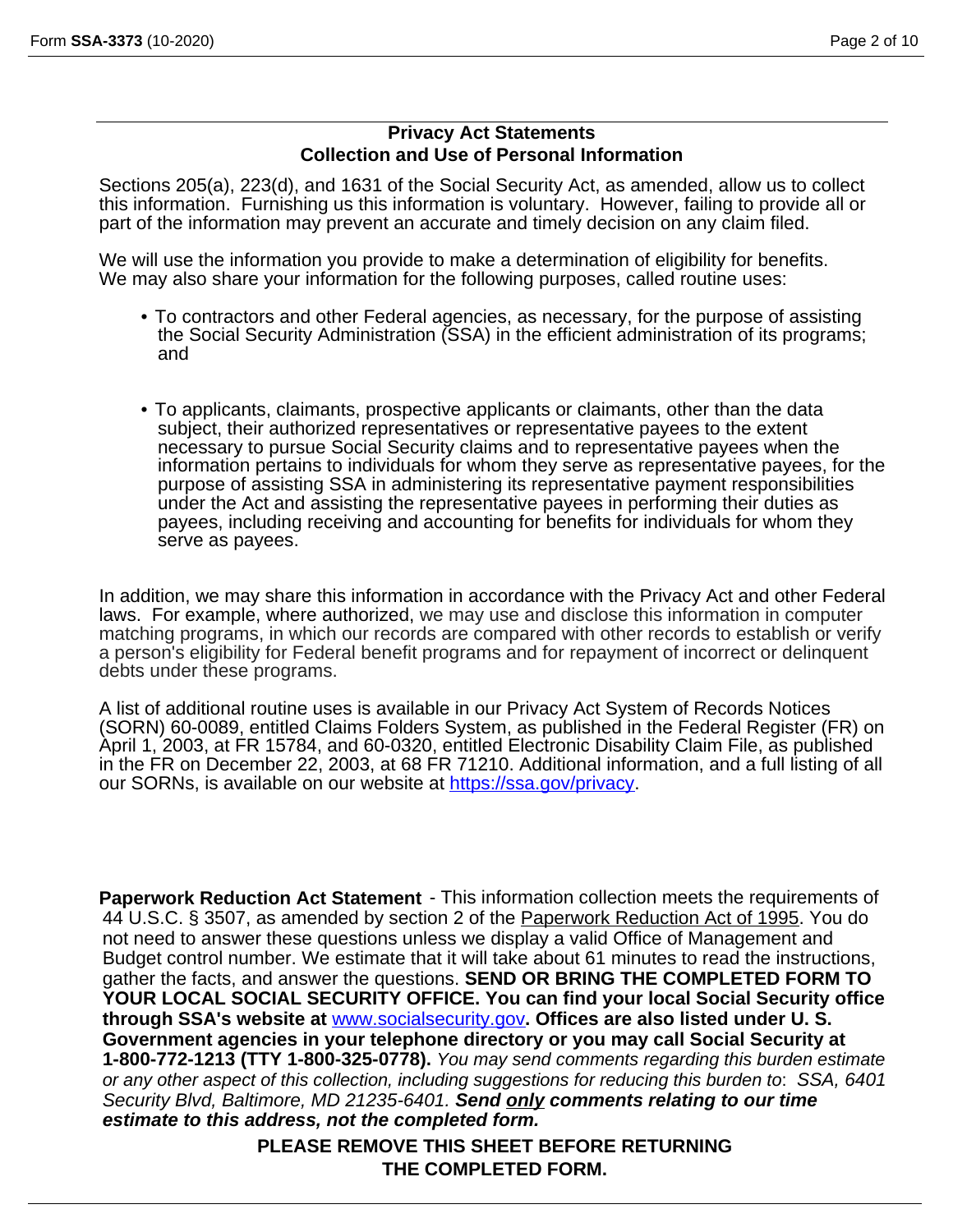# **FUNCTION REPORT - ADULT**

*How your illnesses, injuries, or conditions limit your activities*

**For SSA Use Only** 

**Do not write in this box.**

*Anyone who makes or causes to be made a false statement or representation of material fact for use in determining a payment under the Social Security Act, or knowingly conceals or fails to disclose an event with an intent to affect an initial or continued right to payment, commits a crime punishable under Federal law by fine, imprisonment, or both, and may be subject to administrative sanctions*.

| <b>SECTION A - GENERAL INFORMATION</b>                                 |                                                                                             |  |  |  |  |
|------------------------------------------------------------------------|---------------------------------------------------------------------------------------------|--|--|--|--|
| 1. NAME OF DISABLED PERSON (First, Middle Initial, Last)               | 2. SOCIAL SECURITY NUMBER                                                                   |  |  |  |  |
| please give us a daytime number where we can leave a message for you.) | 3. YOUR DAYTIME TELEPHONE NUMBER (If there is no telephone number where you can be reached, |  |  |  |  |
| Area Code<br><b>Phone Number</b>                                       | Your Number<br>Message Number<br>None                                                       |  |  |  |  |
| 4. a. Where do you live? (Check one.)                                  |                                                                                             |  |  |  |  |
| Apartment<br>House<br><b>Shelter</b><br>Group Home                     | <b>Boarding House</b><br><b>Nursing Home</b><br>Other (What?)                               |  |  |  |  |
| b. With whom do you live? (Check one.)                                 |                                                                                             |  |  |  |  |
| With Family<br>Alone<br>Other (Describe relationship.)                 | With Friends                                                                                |  |  |  |  |

# **SECTION B - INFORMATION ABOUT YOUR ILLNESSES, INJURIES, OR CONDITIONS**

5. How do your illnesses, injuries, or conditions limit your ability to work?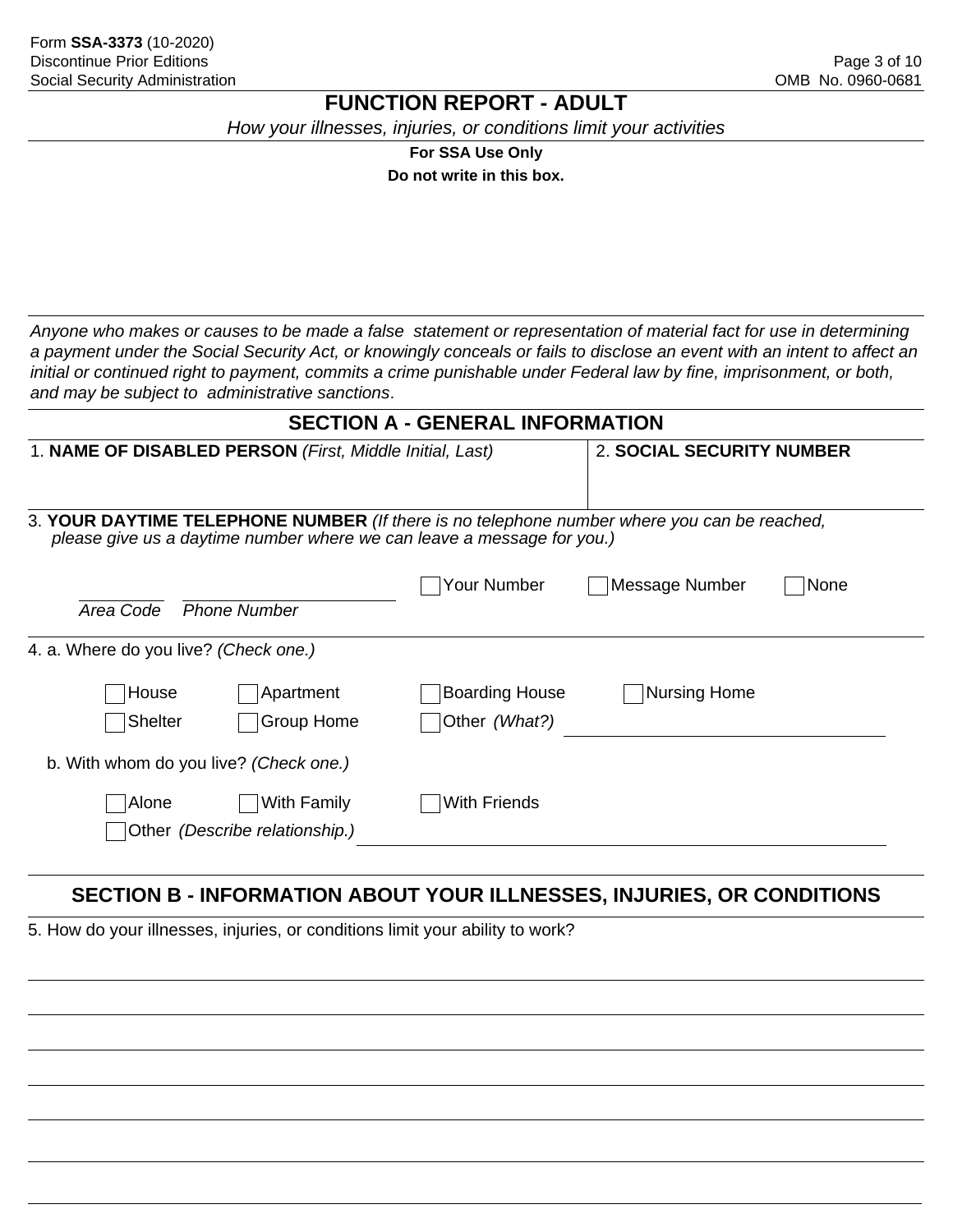| Form SSA-3373 (10-2020) |  |
|-------------------------|--|
|-------------------------|--|

Form **SSA-3373** (10-2020) Page 4 of 10 **SECTION C - INFORMATION ABOUT DAILY ACTIVITIES**  6. Describe what you do from the time you wake up until going to bed. 7. Do you take care of anyone else such as a wife/husband, children, grandchildren, parents, friend, other? Yes No If "YES," for whom do you care, and what do you do for them? 8. Do you take care of pets or other animals? No was not all the set of personal control of the No was not an interesting  $\sim$  No  $\sim$  No  $\sim$  No  $\sim$  No  $\sim$  No  $\sim$  No  $\sim$  No  $\sim$  No  $\sim$  No  $\sim$  No  $\sim$  No  $\sim$  No  $\sim$ If "YES," what do you do for them? 9. Does anyone help you care for other people or animals? If "YES," who helps, and what do they do to help?  $\Box$  Yes  $\Box$  Yes  $\Box$  No 10. What were you able to do before your illnesses, injuries, or conditions that you can't do now? 11. Do the illnesses, injuries, or conditions affect your sleep?  $\Box$  Yes  $\Box$  No If "YES," how? 12. **PERSONAL CARE** (Check here  $\Box$  if **NO PROBLEM** with personal care.) a. Explain how your illnesses, injuries, or conditions affect your ability to: Dress Bathe Care for hair **Care for hair Care for hair Care for hair Care for hair Care in the case of the case of the case of the case of the case of the case of the case of the case of the case of the case of the case of the** Shave Feed self **Feed self Feed self Feed self Feed self Feed self Feed self Feed self Feed self Feed self Feed self Feed self Feed self Feed self Feed self Feed self Feed self Feed self Feed se** 

Use the toilet

**Other**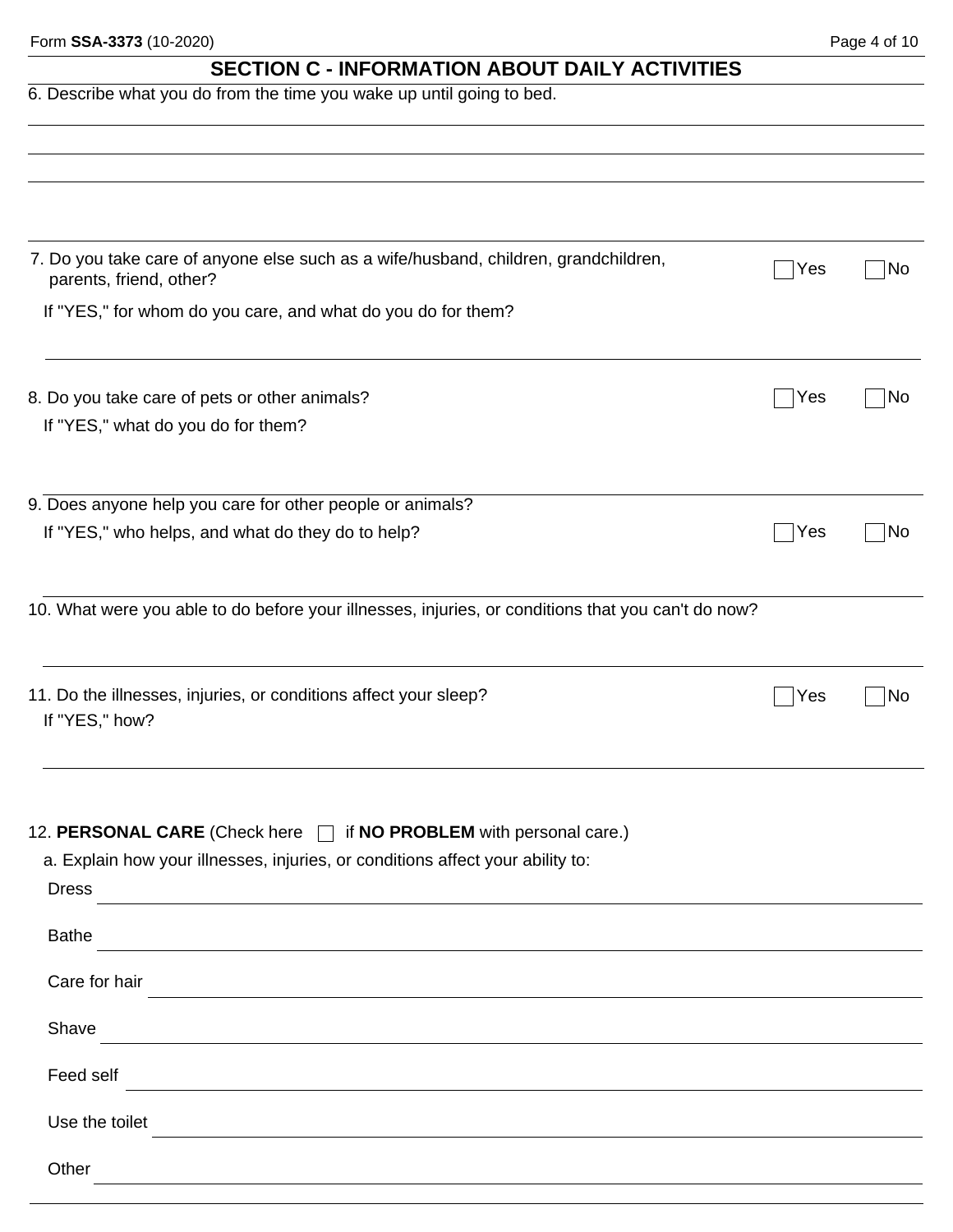| Form SSA-3373 (10-2020)                                                                                                                                     | Page 5 of 10 |
|-------------------------------------------------------------------------------------------------------------------------------------------------------------|--------------|
| b. Do you need any special reminders to take care of personal<br>Yes<br>needs and grooming?<br>If "YES," what type of help or reminders are needed?         | No           |
|                                                                                                                                                             |              |
| c. Do you need help or reminders taking medicine?<br>Yes                                                                                                    | No           |
| If "YES," what kind of help do you need?                                                                                                                    |              |
| <b>13. MEALS</b>                                                                                                                                            |              |
| a. Do you prepare your own meals?<br>Yes                                                                                                                    | No           |
| If "Yes," what kind of food do you prepare? (For example, sandwiches, frozen dinners, or complete<br>meals with several courses.)                           |              |
| How often do you prepare food or meals? (For example, daily, weekly, monthly.)                                                                              |              |
| How long does it take you?                                                                                                                                  |              |
| Any changes in cooking habits since the illness, injuries, or conditions began?                                                                             |              |
| b. If "No," explain why you cannot or do not prepare meals.                                                                                                 |              |
| <b>14. HOUSE AND YARD WORK</b>                                                                                                                              |              |
| a. List household chores, both indoors and outdoors, that you are able to do. (For example,<br>cleaning, laundry, household repairs, ironing, mowing, etc.) |              |
| b. How much time does it take you, and how often do you do each of these things?                                                                            |              |
| c. Do you need help or encouragement doing these things?<br>Yes<br>If "YES," what help is needed?                                                           | <b>NO</b>    |
| d. If you don't do house or yard work, explain why not.                                                                                                     |              |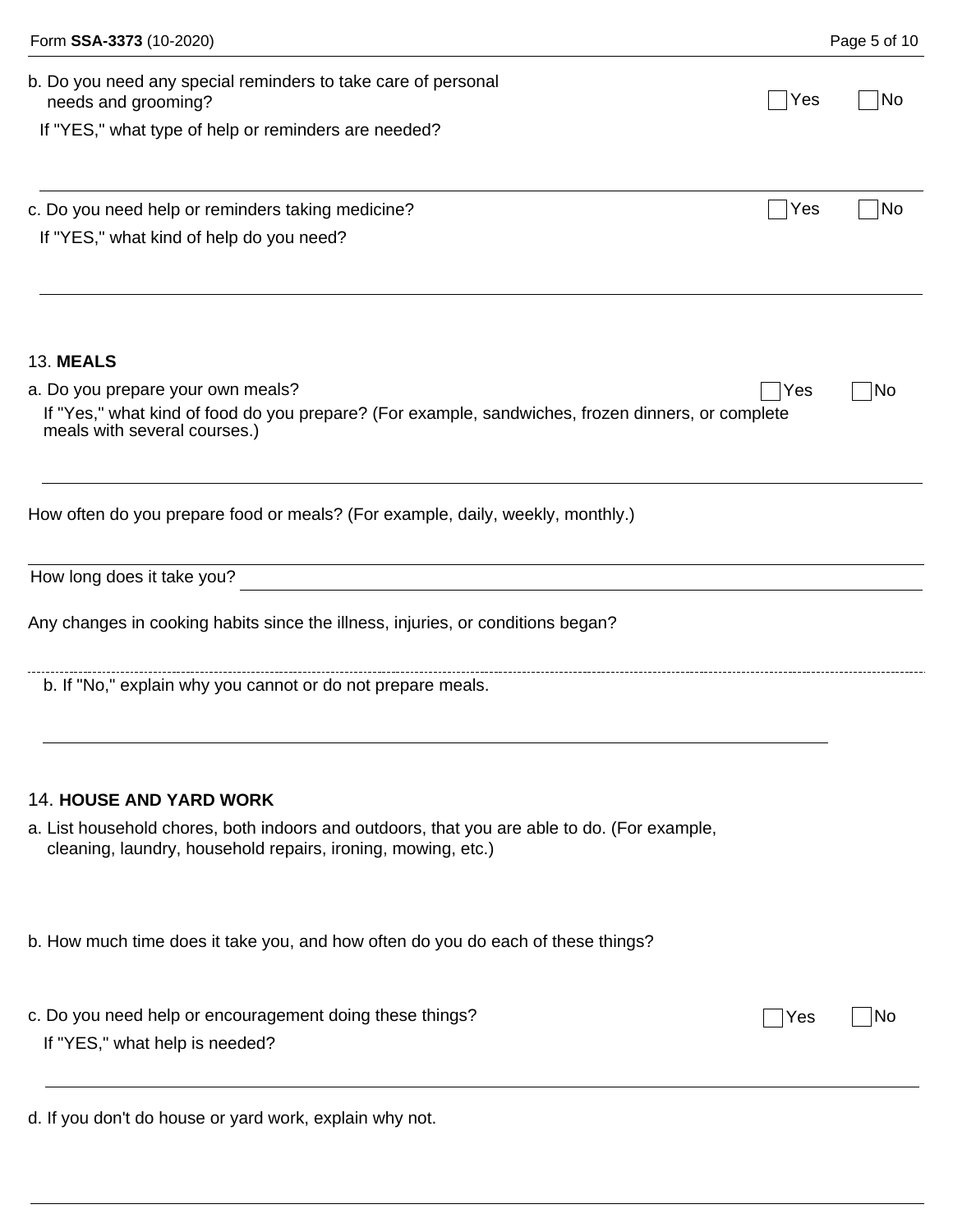# **15. GETTING AROUND**

| a. How often do you go outside?                                                                                                                                                                                                                                            |          |
|----------------------------------------------------------------------------------------------------------------------------------------------------------------------------------------------------------------------------------------------------------------------------|----------|
| If you don't go out at all, explain why not.                                                                                                                                                                                                                               |          |
| b. When going out, how do you travel? (Check all that apply.)<br>Ride a bicycle<br>Walk<br>Drive a car<br>Ride in a car<br>Other (Explain)<br>Use public transportation<br>c. When going out, can you go out alone?<br>Yes<br>If "NO," explain why you can't go out alone. | No       |
| d. Do you drive?<br>Yes<br>If you don't drive, explain why not.                                                                                                                                                                                                            | No       |
| 16. SHOPPING<br>a. If you do any shopping, do you shop: (Check all that apply.)<br>In stores<br>By phone<br>By mail<br>By computer<br>b. Describe what you shop for.                                                                                                       |          |
| c. How often do you shop and how long does it take?                                                                                                                                                                                                                        |          |
| <b>17. MONEY</b><br>a. Are you able to:<br>Pay bills<br>Handle a savings account<br>No<br>Yes<br>Yes<br>Use a checkbook/money orders<br>Count change<br><b>No</b><br>Yes<br>Yes<br>Explain all "NO" answers.                                                               | No<br>No |
| b. Has your ability to handle money changed since the illnesses,<br>Yes<br>injuries, or conditions began?<br>If "YES," explain how the ability to handle money has changed.                                                                                                | No       |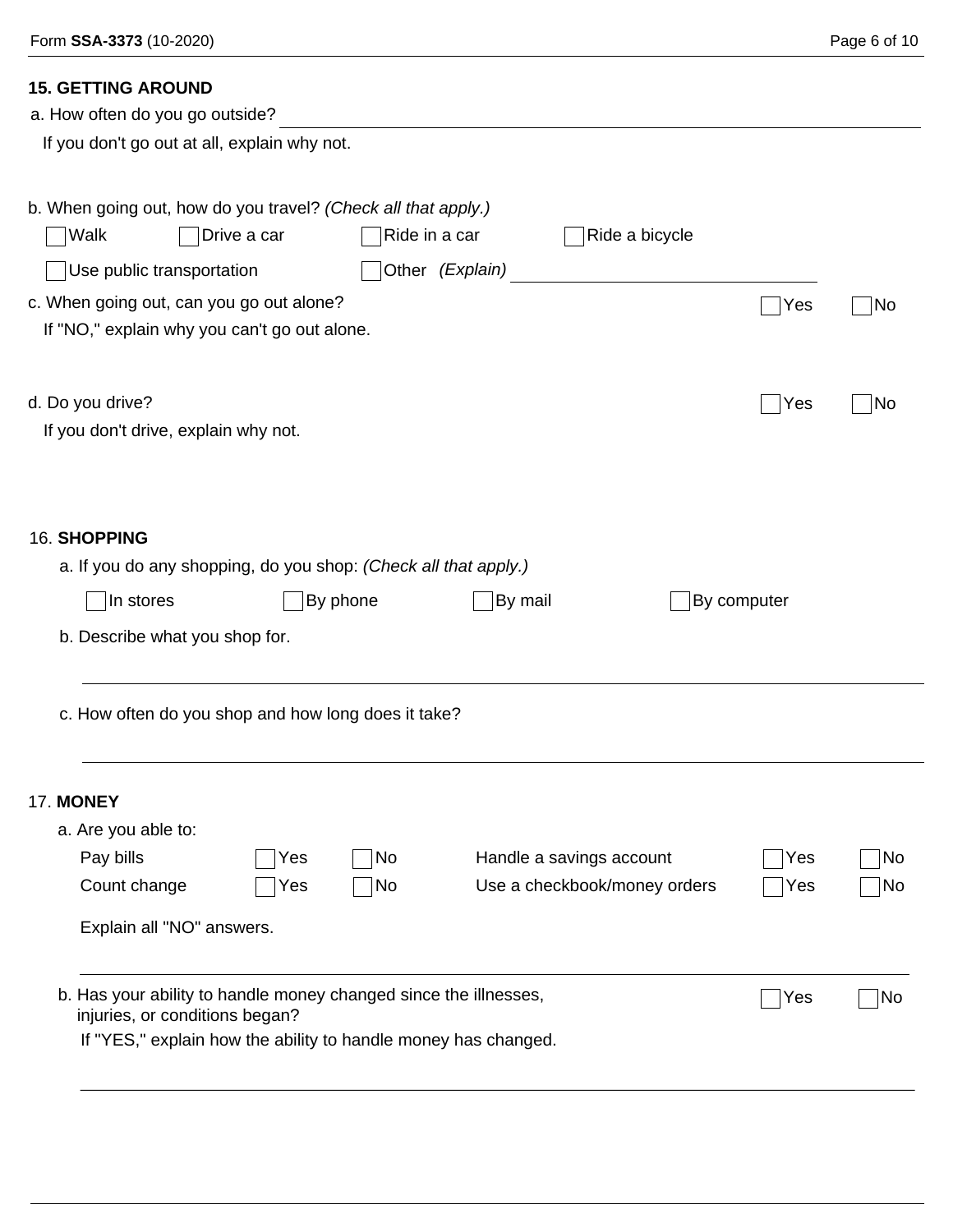## 18. **HOBBIES AND INTERESTS**

a. What are your hobbies and interests? (For example, reading, watching TV, sewing, playing sports, etc.)

| b. How often and how well do you do these things?<br>c. Describe any changes in these activities since the illnesses, injuries, or conditions began.              |      |    |  |  |
|-------------------------------------------------------------------------------------------------------------------------------------------------------------------|------|----|--|--|
|                                                                                                                                                                   |      |    |  |  |
| a. How do you spend time with others? (Check all that apply.)                                                                                                     |      |    |  |  |
| On the phone<br>Email<br>In person<br>Texting                                                                                                                     | Mail |    |  |  |
| Video Chat (for example Skype or Facetime)<br>Other (Explain)                                                                                                     |      |    |  |  |
| b. Describe the kinds of things you do with others.                                                                                                               |      |    |  |  |
| How often do you do these things?<br>c. List the places you go on a regular basis. (For example, church, community center, sports events,<br>social groups, etc.) |      |    |  |  |
| Do you need to be reminded to go places?                                                                                                                          | Yes  | No |  |  |
| How often do you go and how much do you take part?                                                                                                                |      |    |  |  |
| Do you need someone to accompany you?                                                                                                                             | Yes  | No |  |  |
| If "YES", explain.                                                                                                                                                |      |    |  |  |
| d. Do you have any problems getting along with family, friends, neighbors, or others?<br>If "YES," explain.                                                       | Yes  | No |  |  |
|                                                                                                                                                                   |      |    |  |  |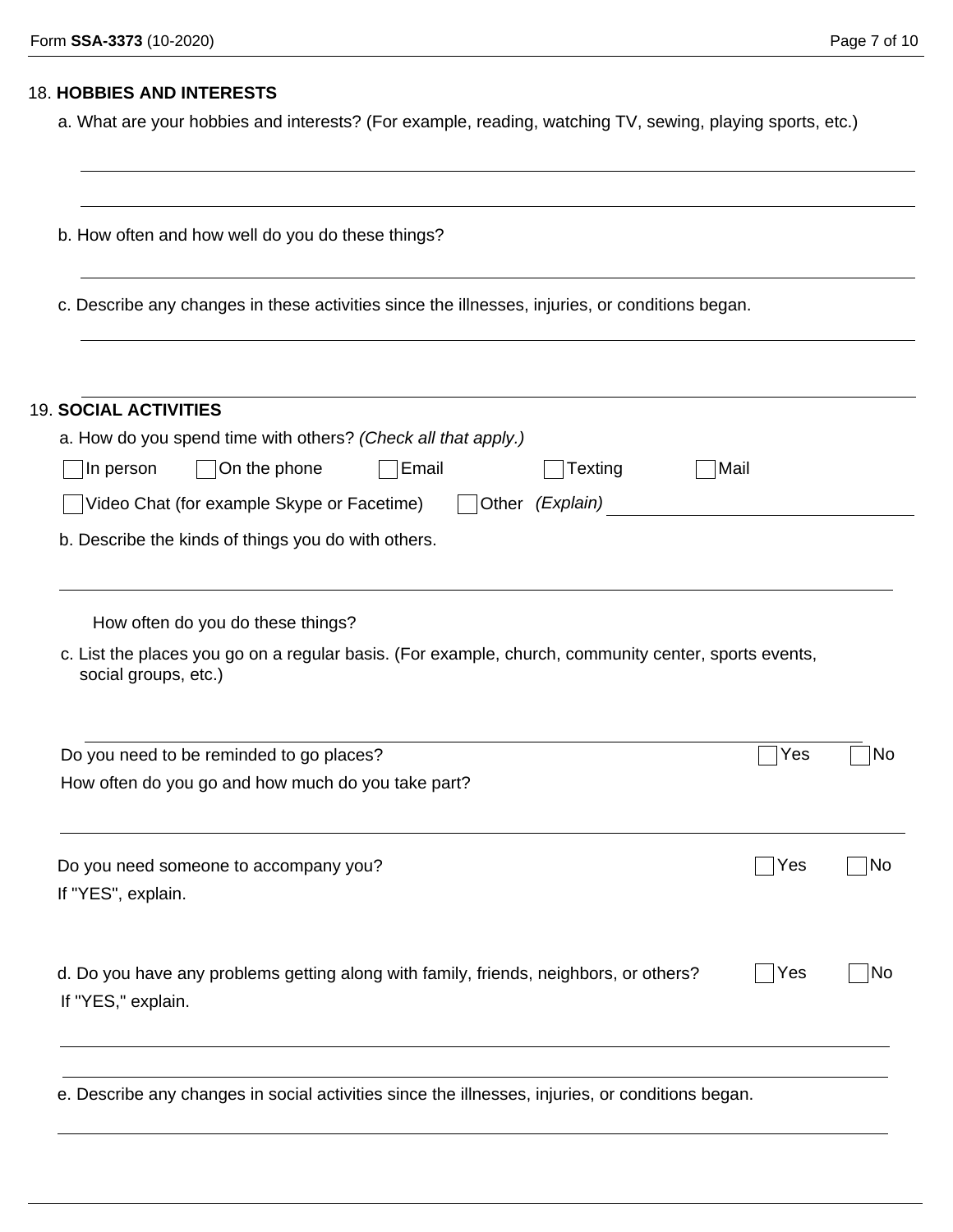|                             |                                                          | <b>SECTION D - INFORMATION ABOUT ABILITIES</b>                                                                                                                                         |                                  |    |
|-----------------------------|----------------------------------------------------------|----------------------------------------------------------------------------------------------------------------------------------------------------------------------------------------|----------------------------------|----|
|                             |                                                          | 20. a. Check any of the following items that your illnesses, injuries, or conditions affect:                                                                                           |                                  |    |
| Lifting                     | Walking                                                  | <b>Stair Climbing</b>                                                                                                                                                                  | Understanding                    |    |
| Squatting                   | Sitting                                                  | Seeing                                                                                                                                                                                 | <b>Following Instructions</b>    |    |
| Bending                     | Kneeling                                                 | Memory                                                                                                                                                                                 | <b>Using Hands</b>               |    |
| Standing                    | Talking                                                  | <b>Completing Tasks</b>                                                                                                                                                                | <b>Getting Along With Others</b> |    |
| Reaching                    | Hearing                                                  | Concentration                                                                                                                                                                          |                                  |    |
|                             |                                                          | Please explain how your illnesses, injuries, or conditions affect each of the items you checked. (For<br>example, you can only lift [how many pounds], or you can only walk [how far]) |                                  |    |
| b. Are you:                 | <b>Right Handed?</b>                                     | Left Handed?                                                                                                                                                                           |                                  |    |
|                             | c. How far can you walk before needing to stop and rest? |                                                                                                                                                                                        |                                  |    |
|                             |                                                          | If you have to rest, how long before you can resume walking?                                                                                                                           |                                  |    |
| reading, watching a movie.) |                                                          | e. Do you finish what you start? (For example, a conversation, chores,<br>f. How well do you follow written instructions? (For example, a recipe.)                                     | Yes                              | No |
|                             | g. How well do you follow spoken instructions?           |                                                                                                                                                                                        |                                  |    |
| or teachers.)               |                                                          | h. How well do you get along with authority figures? (For example, police, bosses, landlords                                                                                           |                                  |    |
| along with other people?    |                                                          | i. Have you ever been fired or laid off from a job because of problems getting                                                                                                         | Yes                              | Νo |
| If "YES," please explain.   |                                                          |                                                                                                                                                                                        |                                  |    |
|                             | If "YES," please give name of employer.                  |                                                                                                                                                                                        |                                  |    |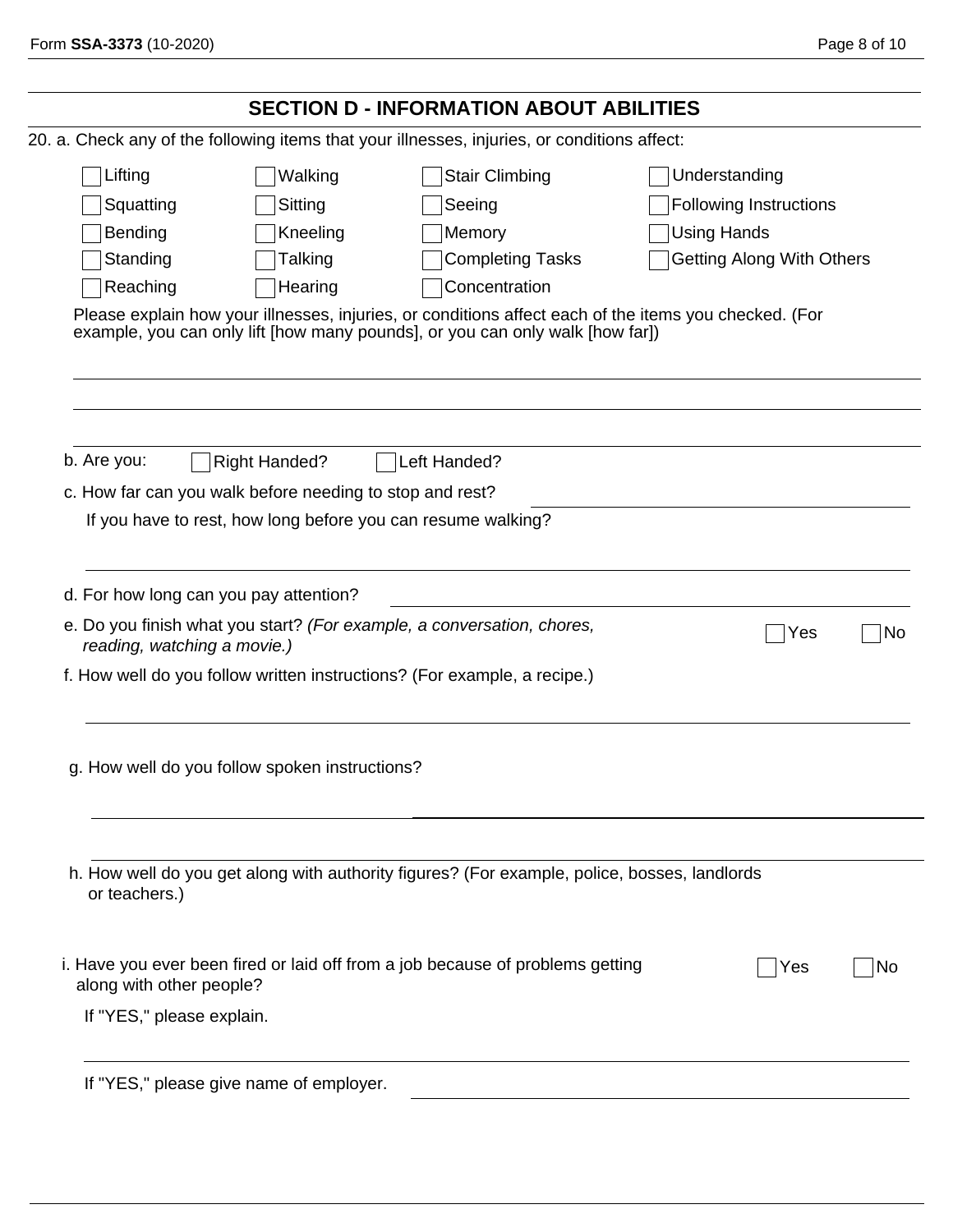| j. How well do you handle stress?                                               |                        |                               |     |    |
|---------------------------------------------------------------------------------|------------------------|-------------------------------|-----|----|
| k. How well do you handle changes in routine?                                   |                        |                               |     |    |
| I. Have you noticed any unusual behavior or fears?<br>If "YES," please explain. |                        |                               | Yes | No |
|                                                                                 |                        |                               |     |    |
| 21. Do you use any of the following? (Check all that apply.)                    |                        |                               |     |    |
| Crutches                                                                        | Cane                   | <b>Hearing Aid</b>            |     |    |
| Walker                                                                          | <b>Brace/Splint</b>    | <b>Glasses/Contact Lenses</b> |     |    |
| Wheelchair                                                                      | <b>Artificial Limb</b> | <b>Artificial Voice Box</b>   |     |    |
| Other (Explain)                                                                 |                        |                               |     |    |
| Which of these were prescribed by a doctor?                                     |                        |                               |     |    |
| When was it prescribed?                                                         |                        |                               |     |    |
| When do you need to use these aids?                                             |                        |                               |     |    |